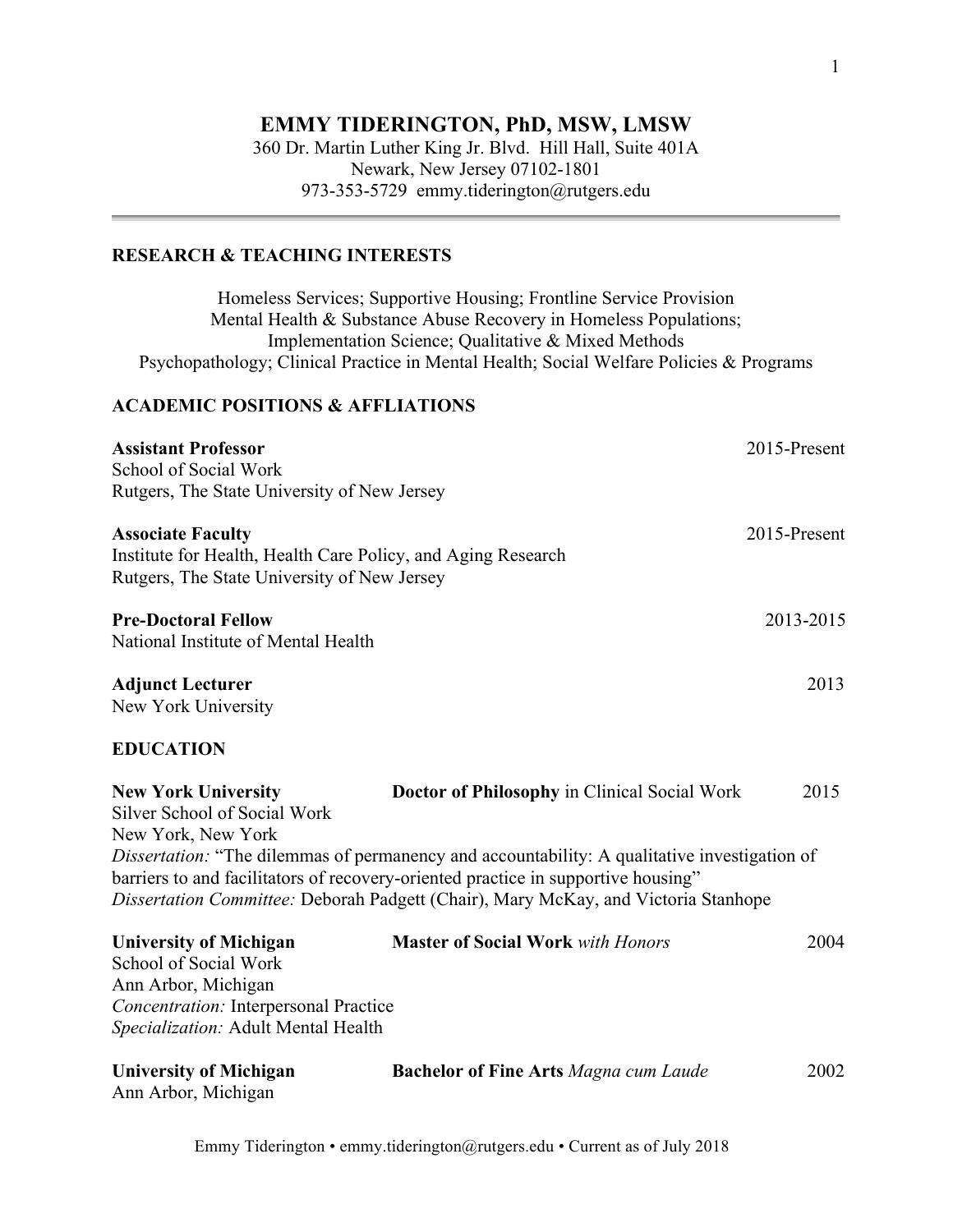# **LICENSURE & CERTIFICATIONS**

| Licensed Master Social Worker (LMSW) – (Actively registered through August 2019)<br>New York State Education Department Office of the Professions                          |           |
|----------------------------------------------------------------------------------------------------------------------------------------------------------------------------|-----------|
| Seminar in Field Instruction (SIFI)<br>Rutgers University, Newark, New Jersey                                                                                              |           |
| Certification in the Treatment of Juvenile Sexual Offenders<br>State of Michigan Department of Juvenile Justice                                                            |           |
| Certification in Disaster Mental Health Response<br>New York City Department of Health and Mental Hygiene - Medical Reserve Corps                                          |           |
| <b>FELLOWSHIPS &amp; AWARDS</b>                                                                                                                                            |           |
| Robert Moore Award for Excellence in Scholarship<br>New York University Silver School of Social Work                                                                       | 2016      |
| <b>Outstanding Doctoral Dissertation of the Year - Honorable Mention</b><br>Society for Social Work and Research (SSWR)                                                    | 2016      |
| National Institute of Mental Health (NIMH) Individual Pre-Doctoral Fellowship 2013-2015<br>Ruth L. Kirschstein National Research Service Award (NRSA)<br>NIMH F31MH100772  |           |
| <b>Global Research Institute Dissertation Fellowship</b><br>New York University - Florence, Italy                                                                          | 2014      |
| <b>Emerging Practice-Research Scholar Award</b><br>Third International Conference on Practice Research<br>Silberman School of Social Work at Hunter College, New York City | 2014      |
| National Institute of Mental Health (NIMH) New Investigator Award<br>NIMH Conference on Mental Health Services Research                                                    | 2014      |
| Social Justice Award New York University Silver School of Social Work                                                                                                      | 2013      |
| Dean's Graduate Fellowship (GSHIP) New York University                                                                                                                     | 2009      |
| <b>Class Honors</b> University of Michigan                                                                                                                                 | 2004      |
| <b>Dean's Merit Scholarship University of Michigan School of Social Work</b>                                                                                               | 2002      |
| Dean's List University of Michigan                                                                                                                                         | 1998-2002 |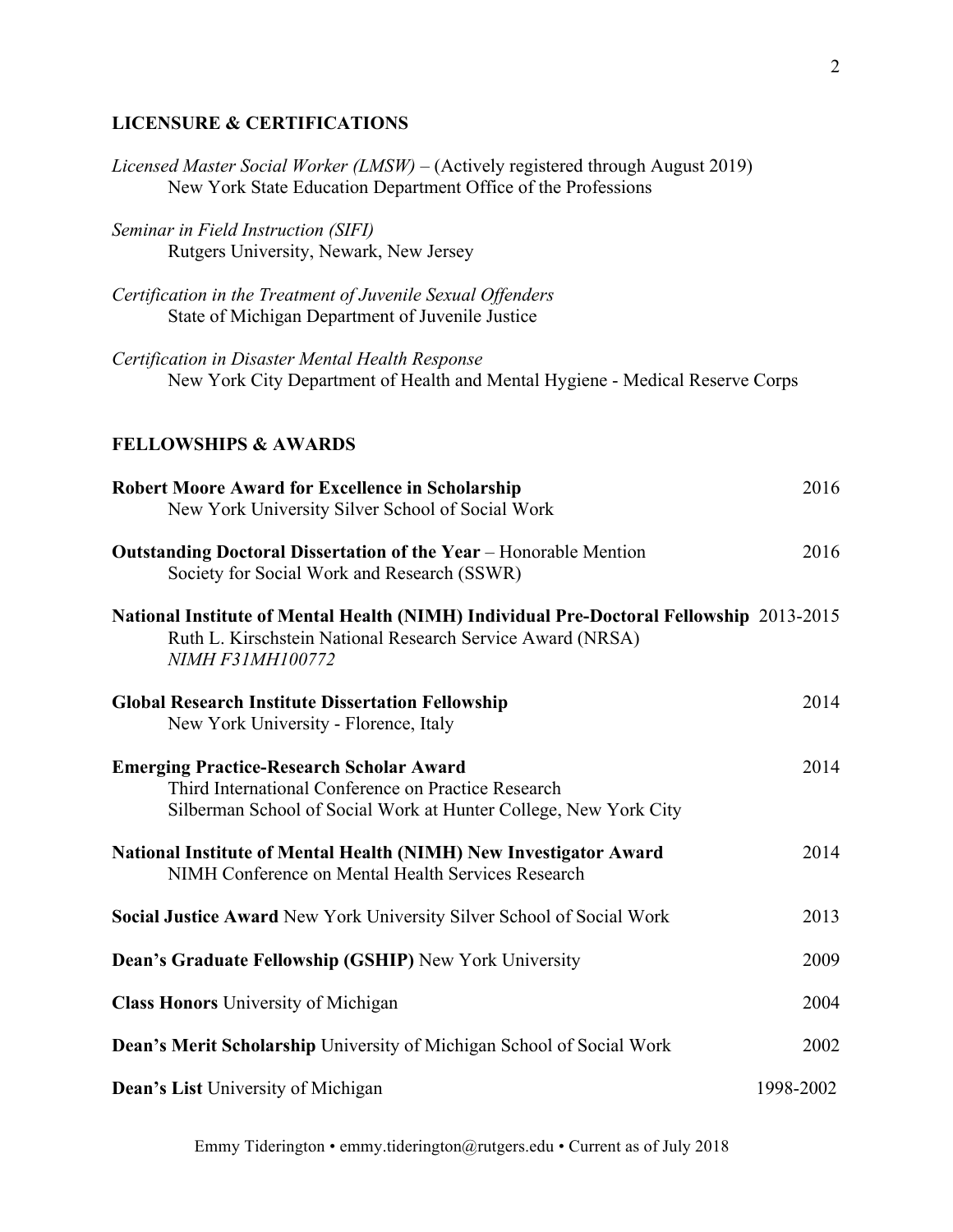#### **RESEARCH SUPPORT & EXPERIENCE**

#### **Current**

**Co-Investigator** UNDER REVIEW 11/2018-11/2019 *Implementation Challenges to Addressing Housing Needs in Medicaid Demonstration Waivers* Robert Wood Johnson Foundation - \$149,943 PIs: Frank Thompson, PhD (Rutgers, The State University of New Jersey) Joel Cantor, ScD (Rutgers, The State University of New Jersey)

#### **Principal Investigator** 3/2018-2/2019

*Developing and Assessing a Critical Time Intervention-Informed Case Management Skill-Building Curriculum to Support Resident Transitions from Supportive Housing* State of New Jersey Department of Community Affairs FY18 CSBG Special Initiatives grant - \$123,683 Co-PI: Allison Zippay, PhD (Rutgers, The State University of New Jersey)

#### **Co-Investigator** 8/2017-7/2019

# *Homeless Service Use and Medicaid Spending in New Jersey*

State of New Jersey Department of Human Services, Division of Medical Assistance and Health Services (Medicaid) and The Nicholson Foundation- \$453,522 PI: Joel Cantor, ScD (Rutgers, The State University of New Jersey)

#### **Methodological and Content Area Consultant** 9/2016-9/2021

*Integrating Substance Abuse Treatment with Trauma-Informed Practice, Evaluation of the Center for Great Expectations Introduction of the ARC Training Model* Substance Abuse and Mental Health Services Administration #SM63062 - \$400,000 PI: Emily Bosk, PhD (Rutgers, The State University of New Jersey)

#### **Principal Investigator** 3/2016-2/2019

*Moving On from Permanent Supportive Housing: Implementation and Outcomes of the New York City Moving On Initiative* Oak Foundation - \$171,823

#### **Completed**

#### **Principal Investigator** 2013-2015

*Identifying Barriers to Recovery-Oriented Practice in Supportive Housing Services* National Institute of Mental Health (F31MH100772) - \$84,464 Impact Score: 14; Percentile: 2 Sponsor: Deborah Padgett, PhD Co-Sponsors: Larry Davidson, PhD (Yale University); Kimberly Hoagwood, PhD (New York University), Victoria Stanhope, PhD (New York University), Steven Marcus, PhD (University of Pennsylvania), Mary McKay, PhD (New York University)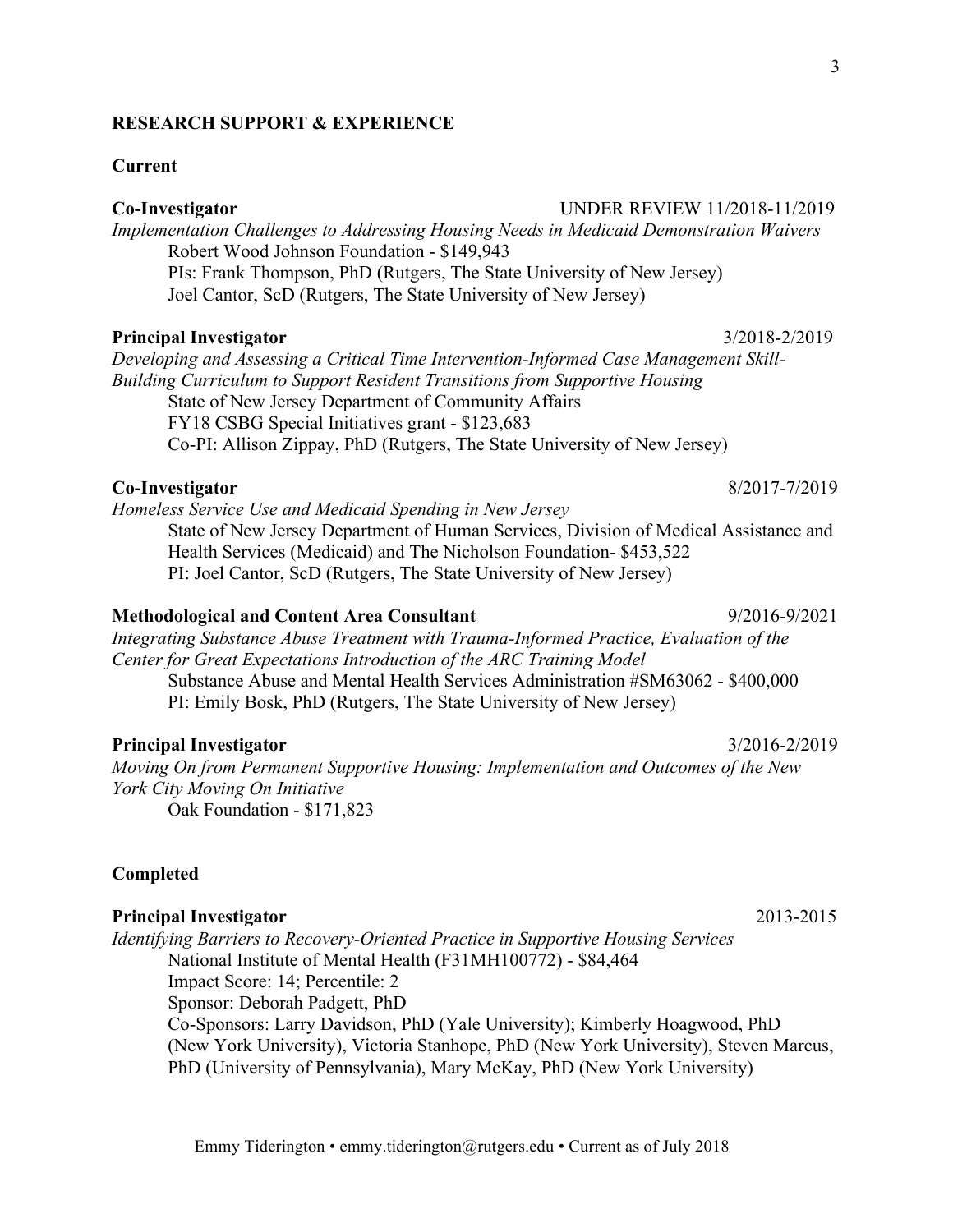| <b>Research Scientist</b>                                                            | 2010-2015  |
|--------------------------------------------------------------------------------------|------------|
| Qualitative Study of Mental Health Recovery in Dual Diagnosed Homeless Adults        |            |
| National Institute of Mental Health (R01MH084903) - \$1.9 million                    |            |
| PI: Deborah Padgett, PhD (New York University)                                       |            |
| <b>Research Assistant</b>                                                            | 2009-2010  |
| The Role of Consumer-Provider Relationships in Service Engagement                    |            |
| University Research Challenge Fund and Silver School of Social Work Faculty Pilot    |            |
| Research Grant, New York University - \$22,000                                       |            |
| PI: Victoria Stanhope, PhD (New York University)                                     |            |
| <b>Research Assistant</b>                                                            | 2003, 2009 |
| Ohio Department of Youth Services Youth Sexual Offender Evaluation                   |            |
| PI: David Burton, PhD (University of Michigan)                                       |            |
| <b>Research Assistant</b>                                                            | 2000-2002  |
| Age, Race, and Gender Effects on Insanity Referrals and Outcome; and A Comparison of |            |
| Criminal Sexual Conduct Defendants Based on Victim Age                               |            |
| $\sim$ $\sim$ $\sim$ $\sim$                                                          |            |

State of Michigan Center for Forensic Psychiatry PI: Craig Lemmen, MD (University of Michigan)

# **PUBLICATIONS**

# **Peer-Reviewed Journal Articles**

- **1. Tiderington, E.,** Stanhope, V., & Padgett, D.K. (in press). "How do we force six visits on a consumer?": Frontline dilemmas and strategies for person-centered care under Medicaid fee-for-service. *American Journal of Psychiatric Rehabilitation.*
- **2. Tiderington, E.** (2018). "The apartment is for you, it's not for anyone else": Managing social recovery and risk on the frontlines of single-adult supportive housing. *Administration and Policy in Mental Health and Mental Health Services Research,*  45(1), 152-162. doi:10.1007/s10488-016-0780-z
- **3. Tiderington, E.** (2017). "We always think you're here permanently": The paradox of "permanent" housing and other barriers to recovery-oriented practice in supportive housing services. *Administration and Policy in Mental Health and Mental Health Services Research, 44*(1), 103-114. doi: 10.1007/s10488-015-0707-0
- **4.** Padgett, D.K., **Tiderington, E.,** Smith, B.T., Derejko, K. & Henwood, B.F. (2016). Complex recovery: Understanding the lives of formerly homeless adults with complex needs. *Journal of Social Distress and the Homeless, 25*(2), 60-70. doi: 10.1080/10530789.2016.1173817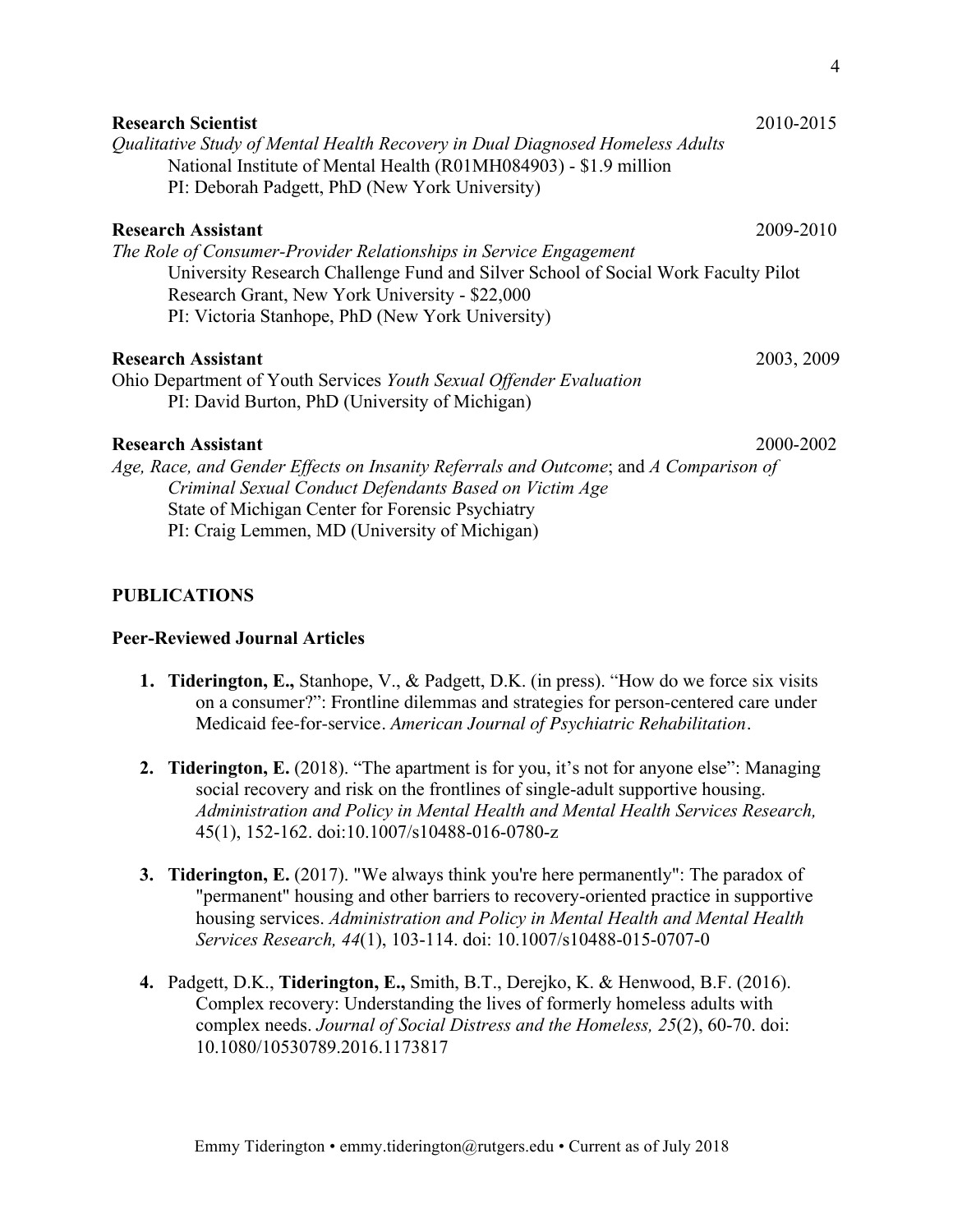- **5.** Choy-Brown, M., Smith, B.T, Padgett, D.K. & **Tiderington, E.** (2016). Sorting it out: Eliciting consumer priorities in recovery. *American Journal of Psychiatric Rehabilitation*, 19(3), 223-234. doi: 10.1080/15487768.2016.1197862
- **6.** Stanhope, V.,Choy-Brown, M., **Tiderington, E.,** Henwood, B.F. & Padgett D.K. (2016). Case manager perspectives on the role of treatment in supportive housing for people with severe mental illness. *Journal of the Society for Social Work and Research, 7*(3), 507-525. doi: 10.1086/687986
- **7.** Choy-Brown, M., Stanhope, V., **Tiderington, E.** & Padgett, D. (2016). Unpacking clinical supervision in transitional and permanent supportive housing: Scrutiny or support?*Administration and Policy in Mental Health and Mental Health Services Research, 43*(4), 546-554. doi: 10.1007/s10488-015-0665-6
- **8.** Padgett, D.K., Smith, B.T., Choy-Brown, M. **Tiderington, E.,** & Mercado, M. (2016). Trajectories of recovery among formerly homeless adults with serious mental illness. *Psychiatric Services, 67*(6), 610-614*,* doi: 10.1176/appi.ps.201500126
- **9.** Henwood, B.F., Padgett, D.K. & **Tiderington, E.** (2014). Provider views of harm reduction versus abstinence policies within homeless services for dually-diagnosed adults*. Journal of Behavioral Health Services & Research*, *40*(1), 80-89. doi: 10.1007/s11414-013-9318-2
- **10.** Padgett, D.K., Smith, B.T., Derejko, K., Henwood, B.F. & **Tiderington, E.** (2013). A picture is worth…? Photo-elicitation interviewing with formerly homeless adults. *Qualitative Health Research,* 23(11), 1435-44. doi: 10.1177/1049732313507752
- **11. Tiderington, E.,** Stanhope, V. & Henwood, B. (2013). A qualitative analysis of case managers' use of harm reduction in practice. *Journal of Substance Abuse Treatment, 44*(1), 71-77. doi: 10.1016/j.jsat.2012.03.007
- **12.** Padgett, D.K., Smith, B.T., Henwood, B.F. & **Tiderington, E.** (2012). Life course adversity in the lives of formerly homeless persons with serious mental illness: Context and meaning. *American Journal of Orthopsychiatry, 82*(3), 421-430. doi: 10.1111/j.1939-0025.2012.01159.x
- **13.** Henwood, B.F., Padgett, D.K., Smith, B.T. & **Tiderington, E.** (2012). Substance abuse recovery after experiencing homelessness and mental illness: Case studies of change over time. *Journal of Dual Diagnosis, 8*(3), 238-246. doi: 10.1080/15504263.2012.697448
- **14.** Stanhope, V., **Tiderington, E**., Henwood, B. & Padgett, D.K. (2012). Understanding how case managers' use 'sabotage' as a frame for clinically difficult situations. *Clinical Social Work Journal, 40*(2), 261-267. doi: 10.1007/s10615-012-0385-2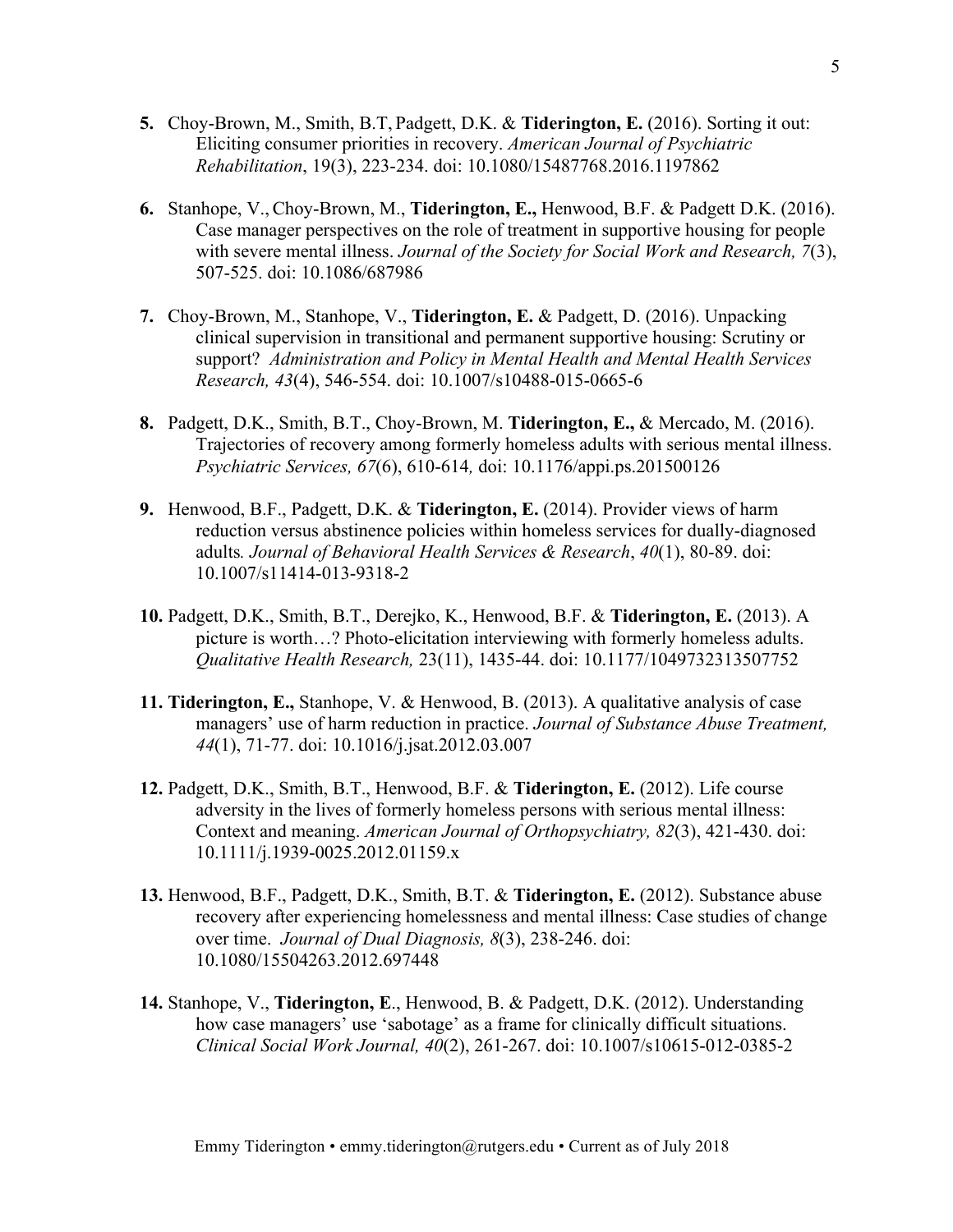### **Other Publications**

- **1. Tiderington, E.** (forthcoming). "Practice dilemmas, successes, and challenges in the delivery of homeless services: Voices from the frontline." In Larkin, H., Aykanian, A., & Streeter, C. (Eds.), *Homelessness Prevention and Intervention in Social Work: Policies, Programs, and Practices*. Springer.
- **2.** Bowen, E., Aykanian, A., Henwood, B., Padgett, D.K., **Tiderington, E.** (2018, May 9). HUD's Making Affordable Housing Work Act: Dangerous policy in a time of crisis. [blog post]. https://www.gc2eh.org/blog/hud-s-making-affordable-housing-work-actdangerous-policy-in-a-time-of-crisis
- **3.** Henwood, B.F. & **Tiderington, E.** (2017). Frontline practice in Housing First programs. In J. Sylvestre, G. Nelson, & T. Aubry. (Eds.), *Housing, citizenship, and communities for people with serious mental illness.* New York: Oxford University Press.
- **4.** Choy-Brown, M., **Tiderington, E.,** Tran Smith, B., & Padgett, D. K. (2016). Strategies and challenges in Housing First fidelity: A multistate qualitative analysis. [Abstract] Proceedings of the 3rd Biennial Conference of the Society for Implementation Research Collaboration (SIRC) 2015: Advancing efficient methodologies through community partnerships and team science. *Implementation Science, 11*(Suppl 1): A80. doi: 10.1186/s13012-016-0428-0

#### **Manuscripts Under Review or In Preparation**

- **1. Tiderington, E.,** Ikeda, J., & Lovell, A. (Under review). Implementation challenges and strategies for moving residents on from permanent supportive housing through Moving On initiatives.
- **2. Tiderington, E.,** Goodwin, J. & Lovell, A. (In preparation). Leaving permanent supportive housing through a Moving On Initiative: A comparison of recipients' quality of life during and after supportive housing
- **3.** Choy-Brown, M., **Tiderington, E.,** Tran Smith, B., Stefancic, A., & Padgett, D. K. (In preparation). A multistate qualitative analysis of Housing First sustainability and fidelity challenges.

#### **PRESENTATIONS**

# **Invited National & International Presentations**

**Tiderington, E.** (2018, July 24). "Expanding system capacity through effective PSH Move-On strategies". Invited panel moderator at the 2018 National Alliance to End Homelessness Annual Conference, Washington, D.C.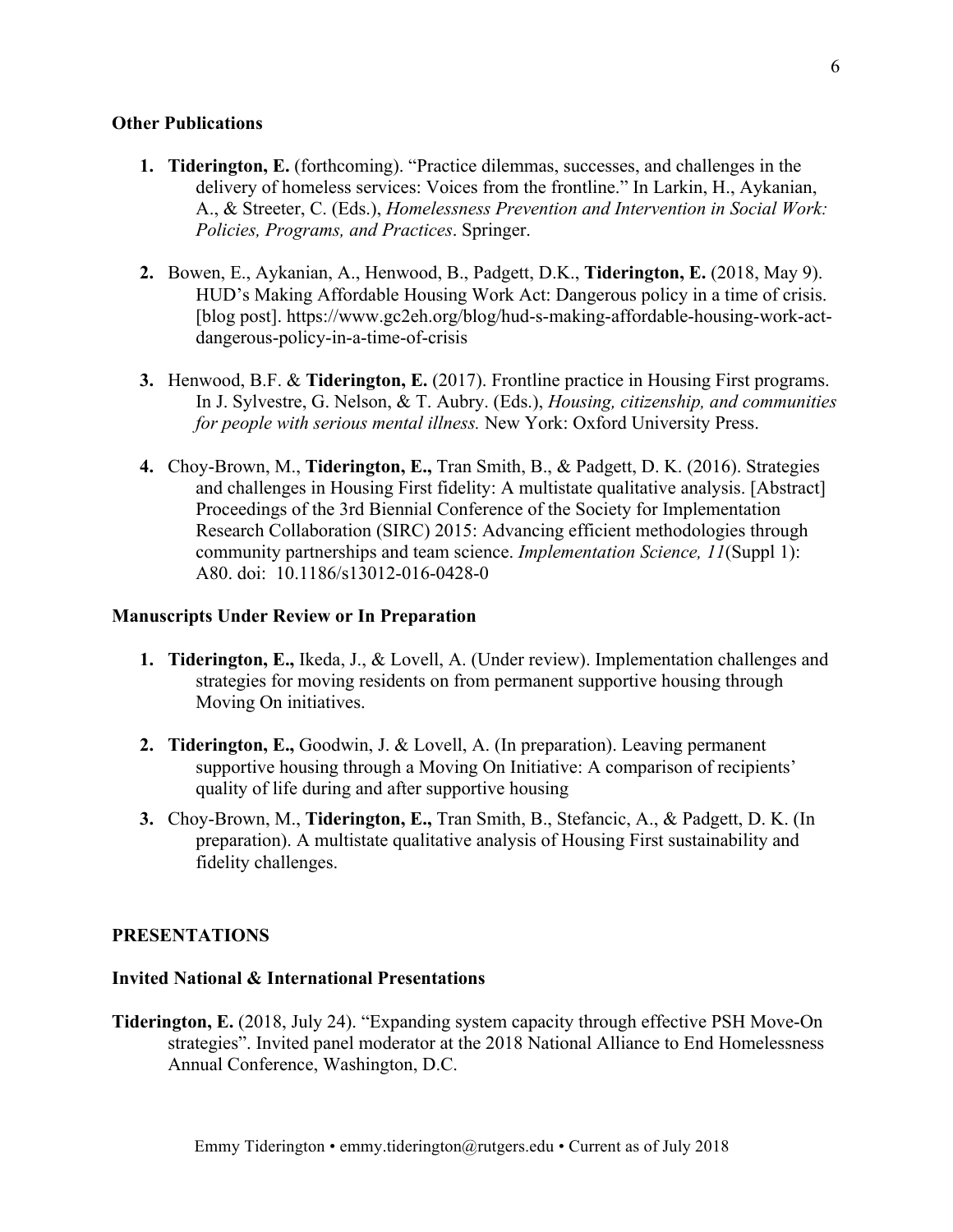- **Tiderington, E.** (2018, June 26). "Building qualitative interviewing skills". Invited lecture at the *Transatlantic Summer Institute: Qualitative and Mixed Methods*, Centre for Health Policy at the University of Strathclyde, Glasgow, Scotland and New York University School of Social Work, New York, New York.
- **Tiderington, E.** on behalf of the Center for State Health Policy at Rutgers University, State of New Jersey Department of Community Affairs, Monarch Housing Associates (2018, June 6). "The intersection of homelessness and Medicaid: Preliminary analysis and research plans for New Jersey." Invited panelist at 2018 Corporation for Supportive Housing Summit, Los Angeles, California.
- **Tiderington, E.** (2018, February 8). "Playing well in the sandbox: Cross-organization and crossprogram partnerships." Invited webinar presentation via *Substance Abuse and Mental Health Services Administration (SAMHSA) - Homeless and Housing Resource Network*. Co-presenters: Ben Cattell Noll, National Alliance to End Homelessness; Sherri Downing, Advocates for Human Potential, Inc.
- **Tiderington, E.** (2017, November 19-21). "What comes after permanent supportive housing?: Moving On Initiatives as a next step." Invited keynote address at the *British Columbia Non-Profit Housing Association Annual Conference,* Vancouver, Canada.
- **Tiderington, E.** (2017, August 14-15). "Case management in the context of non-permanent housing and Permanent Supportive Housing with a Housing First approach." Invited panelist at *Substance Abuse and Mental Health Services Administration (SAMHSA) - Homeless and Housing Resource Network Expert Panel*, Rockville, Maryland.
- **Tiderington, E.** (2016, November 18). "Challenges for person-centered care delivery in a fee-for-service funding environment." Invited research talk at the *New Jersey Psychiatric Rehabilitation Association Annual Conference*, Edison, New Jersey.
- **Tiderington, E.** (2016, February 16). "Considering the 'Grand Challenges for Social Work': Lessons from the street-level bureaucrats of New York City homeless services." Invited research talk at *Hogeschool van Amsterdam School of Social Work*, Amsterdam, Netherlands.
- **Tiderington, E.** (2014, February 11). "A qualitative analysis of harm reduction in practice." Invited research talk at the *University Seminars (Drugs and Society), Columbia University*, New York, New York.

#### **Invited Campus & Departmental Presentations**

**Tiderington, E.** (2017, November 9). "Moving On Initiatives: Opening the pipeline in homeless services for populations with complex needs." Invited research seminar lecture at *Rutgers, The State University of New Jersey, Institute for Health, Health Care Policy and Aging Research*, New Brunswick, New Jersey.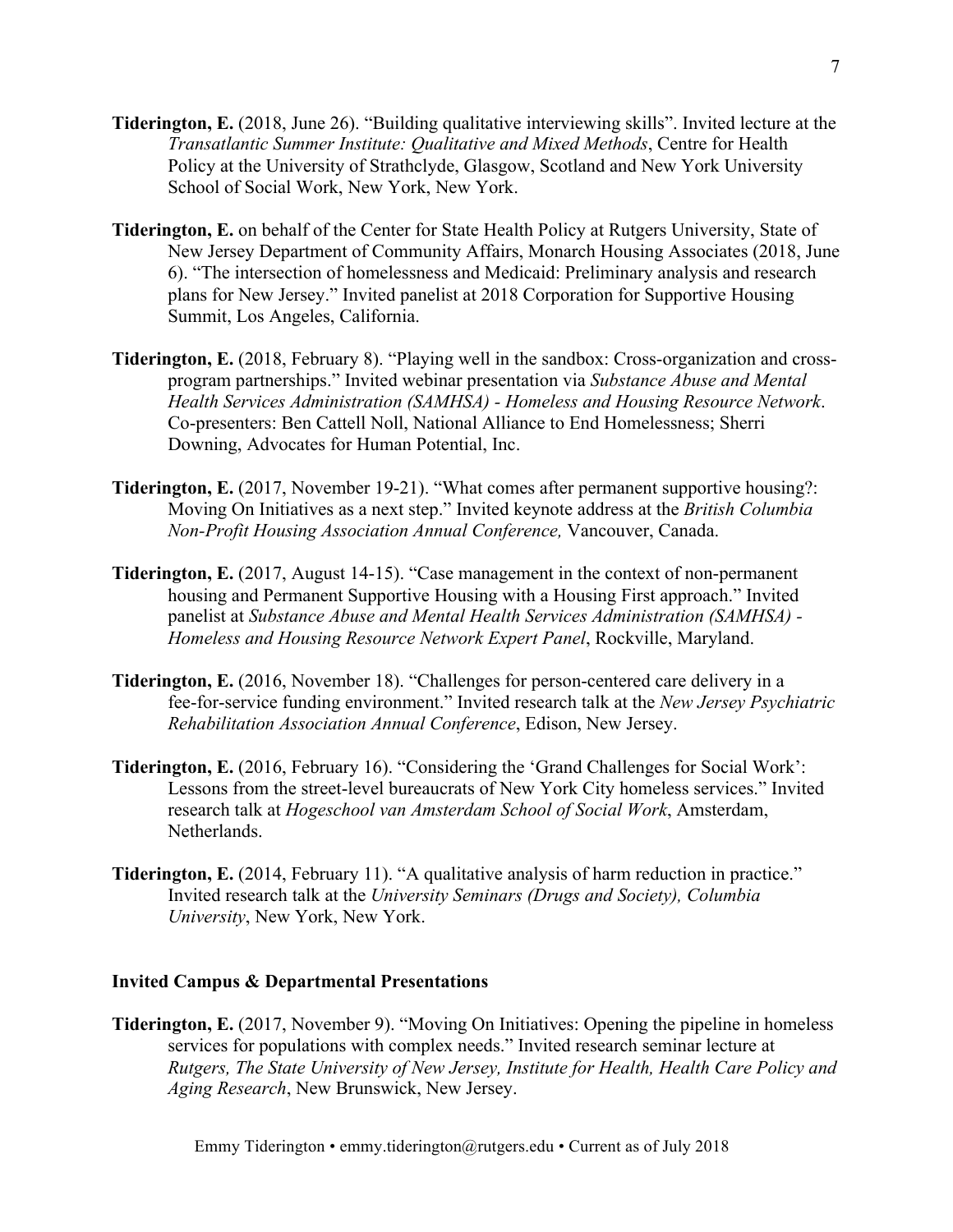**Tiderington, E.** (2016, April 15). "The dilemmas of permanency and accountability: A qualitative investigation of barriers to and facilitators of recovery-oriented practice in supportive housing." Invited research colloquium at *Rutgers, The State University of New Jersey, Department of Psychiatric Rehabilitation*, Scotch Plains, New Jersey.

### **Other Speaking Engagements**

- **Tiderington, E.** (2017, March 6). "Moving on from supportive housing: Findings from the New York City Moving On Initiative." Faculty Research Colloquium presentation at *Rutgers School of Social Work,* New Brunswick, New Jersey.
- **Tiderington, E.** (2017, February 16). "New faculty survival toolkit." Invited panelist at Rutgers Office of Research and Economic Development *Preparation for Research Excellence Program* Workshop.
- **Tiderington, E.** (2016, May 18). "Social work: An ethical commitment to social justice and political action." Class of 2016 doctoral student representative address at *New York University Silver School of Social Work* convocation at Radio City Music Hall.
- **Tiderington, E.** (2016, April 21). "Navigating the academic job market." Invited presentation to *New York University Silver School of Social Work* Doctoral Student Association.
- **Tiderington, E.** (2013, September 26). "Effecting social change: A 'how-to guide' for new social workers." Invited lecture for *Phi Alpha Social Work Honor Society* Lecture Series. New York, New York.
- **Tiderington, E.** (2013, April 5). "A gathering of graduates: Doctoral student perspectives." Invited panelist at *New York University Wasserman Center for Career Development.*
- **Tiderington, E**. (2013, February 12). "Fifty years forward: The cost of a dream deferred." Invited panelist at *New York University Silver School of Social Work* 8th Annual Martin Luther King, Jr. Celebration Week*.*
- **Tiderington, E.** (2011, December; 2012, April). "Engagement strategies for working with challenging populations using Motivational Interviewing as best practice." Invited clinical workshop for frontline staff at *HELP USA*, New York, New York.

# **Peer-Reviewed Conference Presentations**

**Tiderington, E.,** Livingstone, K. & Herman, D. (2017, January). Consumers' motivations for leaving permanent supportive housing through a Moving On Initiative. Oral presentation at the *Society for Social Work and Research Annual Conference*, New Orleans, LA.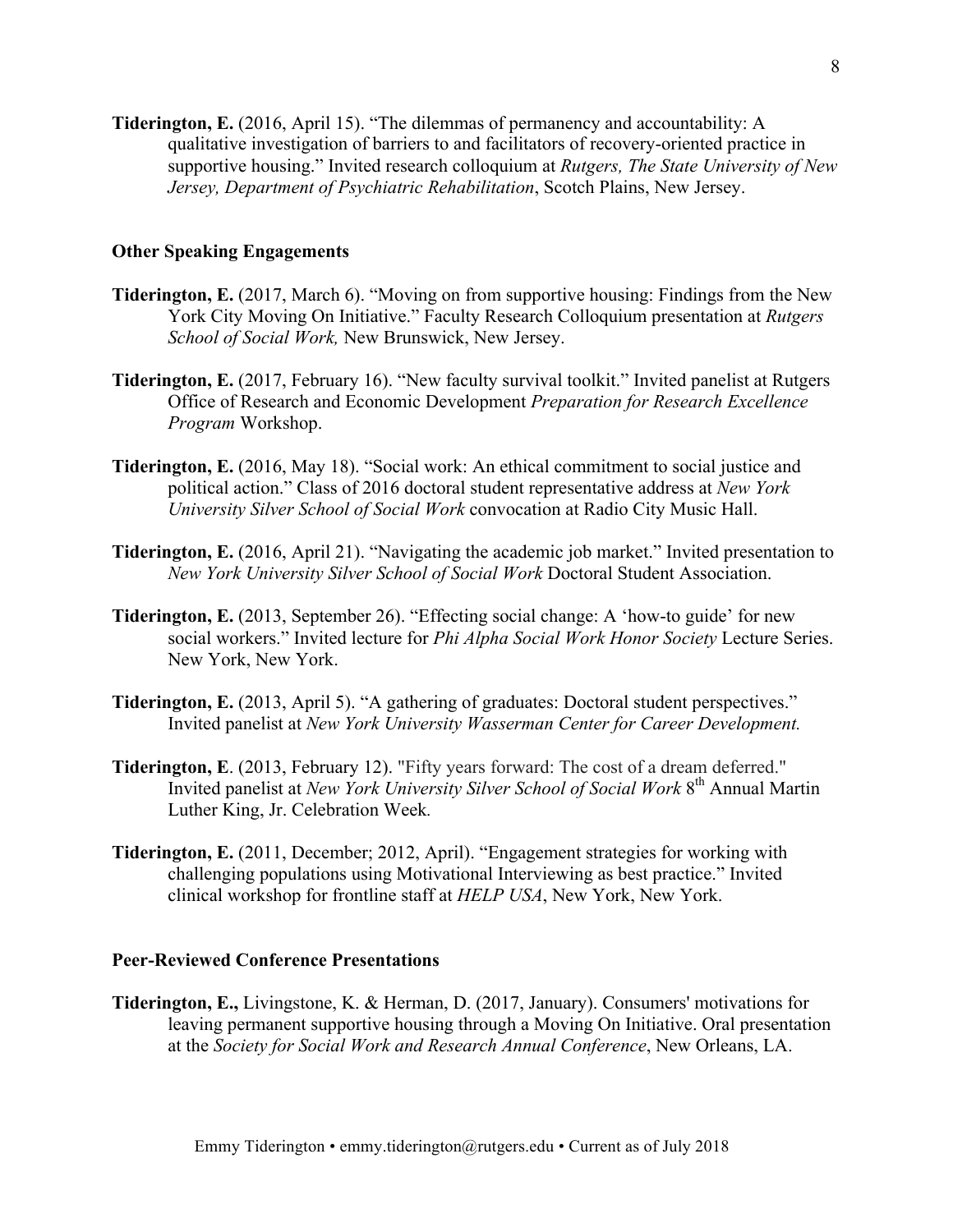- **Tiderington, E**. (2017, January). "How do we force six visits on a consumer?": Street-level dilemmas and discretionary strategies for recovery-oriented practice under Medicaid feefor-service. Oral presentation at the *Society for Social Work and Research Annual Conference*, New Orleans, LA.
- Padgett, D.K., Smith, B.T., **Tiderington, E.**, Choy-Brown, M. (2016, January). Mental health recovery and homelessness: A mixed method study of supportive housing in *The Grand Challenge of Ending Homelessness; Social Work Research on Permanent Supportive Housing*. Symposium presentation at the *Society for Social Work and Research Annual Conference*, Washington, DC.
- **Tiderington, E.** (2016, January). There's nowhere to go from here: Barriers to recovery and the paradox of "permanent" supportive housing. Poster Presentation at the *Society for Social Work and Research Annual Conference*, Washington, DC.
- Choy-Brown, M., **Tiderington, E.,** Smith, B.T., & Padgett, D.K. (2015, September). Strategies and challenges in Housing First fidelity: A multi-state qualitative analysis. Oral presentation at the *Society for Implementation Research Collaboration*, Seattle, WA.
- **Tiderington, E.** (2015, September). The paradox of "permanent" supportive housing. Paper accepted for pre-conference workshop at the *International Sociological Association RC43 - Housing and the Built Environment Conference*, Chicago, IL.
- **Tiderington, E.**, Padgett, D.K., Smith, B.T., Choy-Brown, M. (2015, January). Ethnographic methods in research on homeless services: Challenges of integration and interpretation (Part 2-Case Managers) in *Urban Ethnography in Action: Methods and Findings to Inform Social Work Research*. Symposium presentation at the *Society for Social Work and Research Annual Conference*, New Orleans, LA.
- Padgett, D.K., Smith, B.T., **Tiderington, E.**, Choy-Brown, M. (2015, January). Ethnographic methods in research on homeless services: Challenges of integration and interpretation (Part 1- Clients) in *Urban Ethnography in Action: Methods and Findings to Inform Social Work Research*. Symposium presentation at the *Society for Social Work and Research Annual Conference*, New Orleans, LA.
- Choy-Brown, M., Stanhope, V., **Tiderington, E.,** & Padgett, D.K. (2015, January). Clinical supervision in supportive housing: Scrutiny or Support? Oral presentation at the *Society for Social Work and Research Annual Conference*, New Orleans, LA.
- Choy-Brown, M., Stanhope, V., **Tiderington, E.,** & Padgett, D.K. (2014, December). Unpacking supervision in supportive housing implementation. Poster presentation at the *7th Annual Conference on the Science of Dissemination and Implementation* at the National Institute of Health. Bethesda, MD.

Stanhope, V., Choy-Brown, M., **Tiderington, E.,** Padgett, D.K. & Henwood, B. (2014,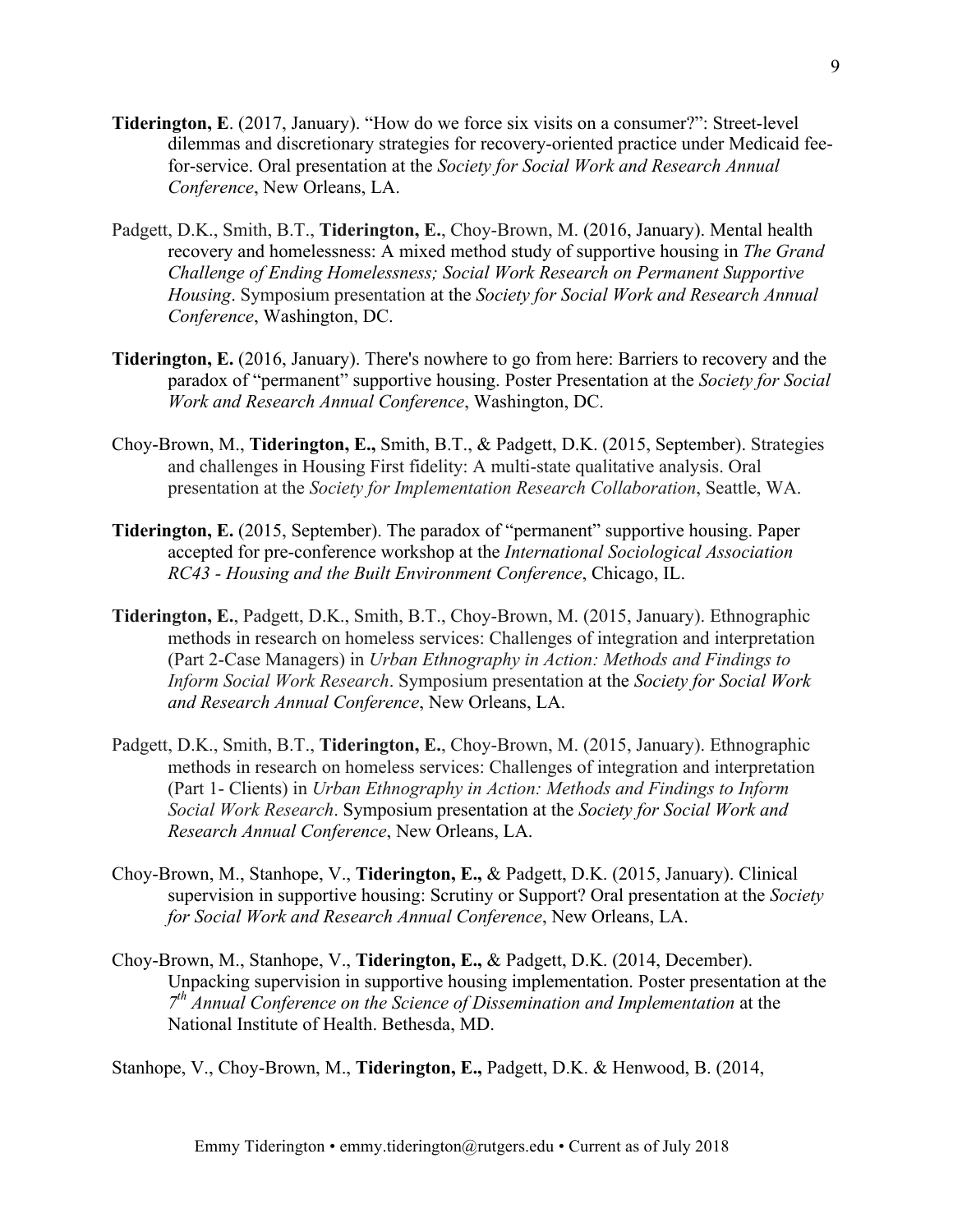November). Exploring the relationship between housing and medication in supportive housing programs. Oral presentation at the *American Public Health Association Annual Meeting*, New Orleans, LA.

- **Tiderington, E.** (2014, April). Consumer and provider views of social support in supportive housing. Poster presentation at the *22nd National Institute of Mental Health Conference on Mental Health Services Research,* Bethesda, MD.
- Stanhope, V. & **Tiderington, E.** (2014, April). How documentation influences front-line practice: A qualitative study of case managers in supportive housing programs. Oral presentation at the *European Conference for Social Work Research,* Bolzano, Italy.
- **Tiderington, E.,** Smith, B.T., Derejko, K. & Padgett, D.K. (2014, January). Fighting boredom and loneliness: Experiences of formerly homeless individuals with serious mental illness living in supportive housing. Paper accepted for presentation at the *Society for Social Work and Research Annual Conference*, San Antonio, TX.
- Padgett, D.K., Smith, B.T., Derejko, K. & **Tiderington, E.** (2014, January). One image after another: Photographic portrayals of recovery among formerly homeless adults with serious mental illness. Paper accepted for presentation at the *Society for Social Work and Research Annual Conference*, San Antonio, TX.
- **Tiderington, E.** (2013, June). Employment in the context of mental health recovery. Oral presentation at the *Global Health and Wellbeing: The Social Work Response Conference*, New York, NY.
- Padgett, D.K., Henwood, B., **Tiderington, E.** (2013, January). Increasing the rigor and ecological validity of qualitative studies through observation and elicitation. Workshop presentation at the *Society for Social Work and Research Annual Conference*, San Diego, CA.
- **Tiderington, E.** Stanhope, V., & Henwood, B. (2012, March). When to broach the subject: Exploring how case managers implement harm reduction in the Housing First context. Oral presentation at the *Housing First Partners' Conference*, New Orleans, LA.
- **Tiderington, E.** & Stanhope, V. (2012, January). When to broach the subject: Exploring how case managers implement harm reduction. Oral presentation at the *Society for Social Work and Research Annual Meeting*, Washington, D.C.
- **Tiderington, E.** (2011, May). Self-sabotage: How case managers understand resistance to housing among homeless clients with co-occurring disorders. Oral presentation at the *International Congress of Qualitative Inquiry Conference*, Urbana, IL.
- **Tiderington, E.** & Stanhope, V. (2011, January). Clinical ethnography: Negotiating reflexivity as a clinician researcher. Oral presentation at the *Society for Social Work and Research Annual Conference*, Tampa, FL.

10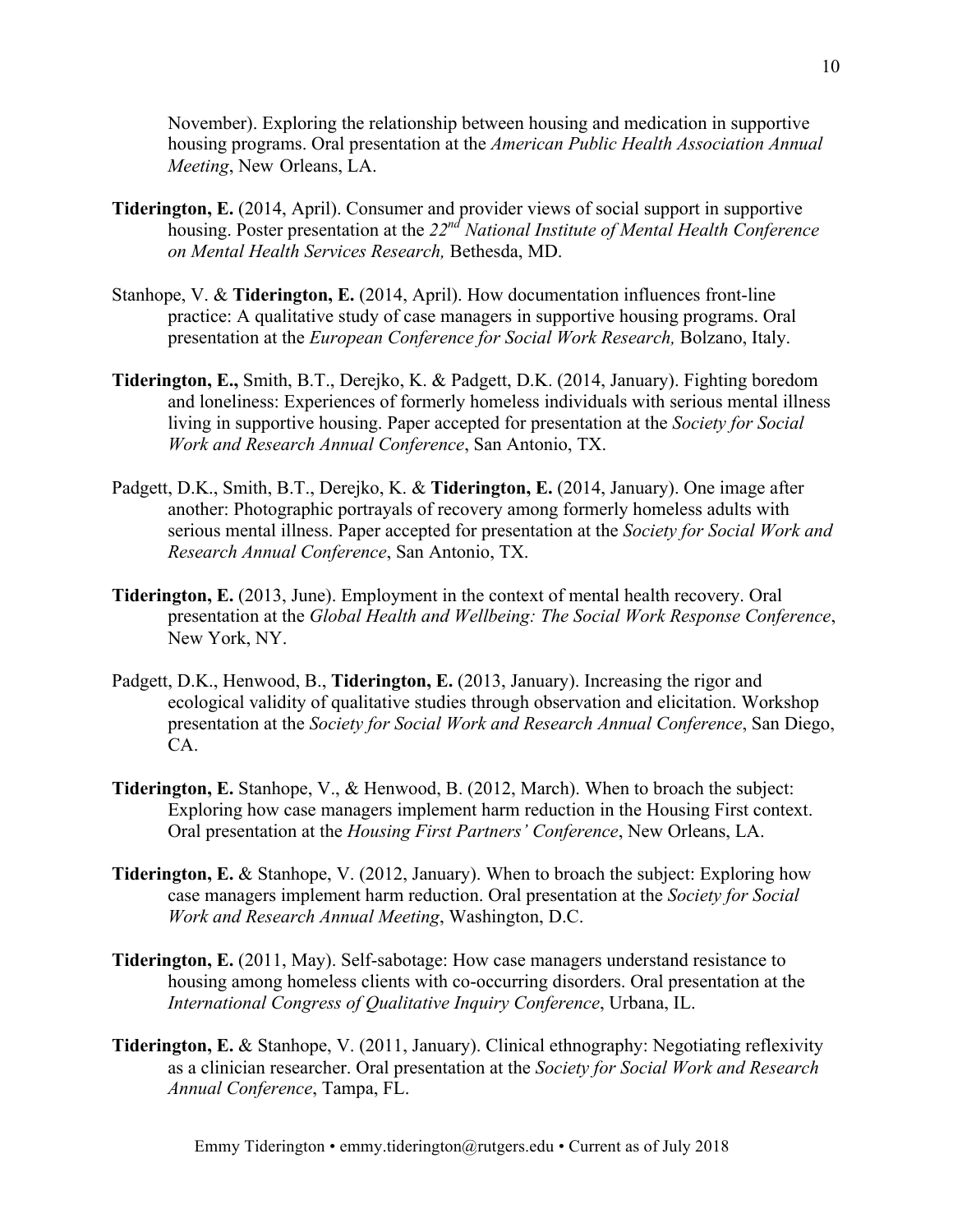# **TEACHING EXPERIENCE**

# **Courses Taught**

| Summer 2016                               | Homeless Services for Adults with Serious Mental Illness: Best Practices<br>and New Directions<br>Rutgers, The State University of New Jersey<br>Doctorate in Social Work (DSW) Program, Third-Year Module |
|-------------------------------------------|------------------------------------------------------------------------------------------------------------------------------------------------------------------------------------------------------------|
| Spring 2016<br>Spring 2017<br>Spring 2018 | Psychopathology<br>Rutgers, The State University of New Jersey<br>Master of Social Work (MSW) Program, Professional Foundation                                                                             |
| Fall 2016<br>Fall 2015                    | <b>Clinical Social Work: Mental Health</b><br>Rutgers, The State University of New Jersey<br>Master of Social Work (MSW) Program, Advanced Elective                                                        |
| Spring 2013                               | <b>Social Welfare Programs &amp; Policies I</b><br>New York University Silver School of Social Work<br>Bachelor of Social Work (BSW) Program, Professional Foundation                                      |
| <b>Guest Lectures</b><br>Summer 2017      | "Housing Policy Solutions and Challenges" in Social Welfare Programs and<br>Policies II, Rutgers, The State University of New Jersey, School of Social<br>Work Intensive Weekend MSW Program               |
| Spring 2015                               | "Using Motivational Interviewing in Homeless Services" in<br>Homelessness in Perspective: Research, Practice and Policy<br>New York University, Silver School of Social Work MSW Program                   |
| Spring 2013                               | "Housing Policy" in Social Welfare Programs and Policies I, Section 002<br>New York University, Silver School of Social Work Undergraduate Program                                                         |
| Spring 2013                               | "Social Work and Social Activism" in Community Organization,<br>New York University, Silver School of Social Work MSW Program                                                                              |
| Fall 2012                                 | "Social Workers, Social Policy and Occupy Wall Street" in<br>Social Welfare Programs and Policies I, Section 002<br>New York University, Silver School of Social Work Undergraduate Program                |
| Fall 2011                                 | "Qualitative Methods in Social Work Research" in Social Work Research II                                                                                                                                   |
| Summer 2011                               | New York University, Silver School of Social Work MSW Program<br>"Qualitative Methods in Social Work Research" in Social Work Research II<br>New York University, Silver School of Social Work MSW Program |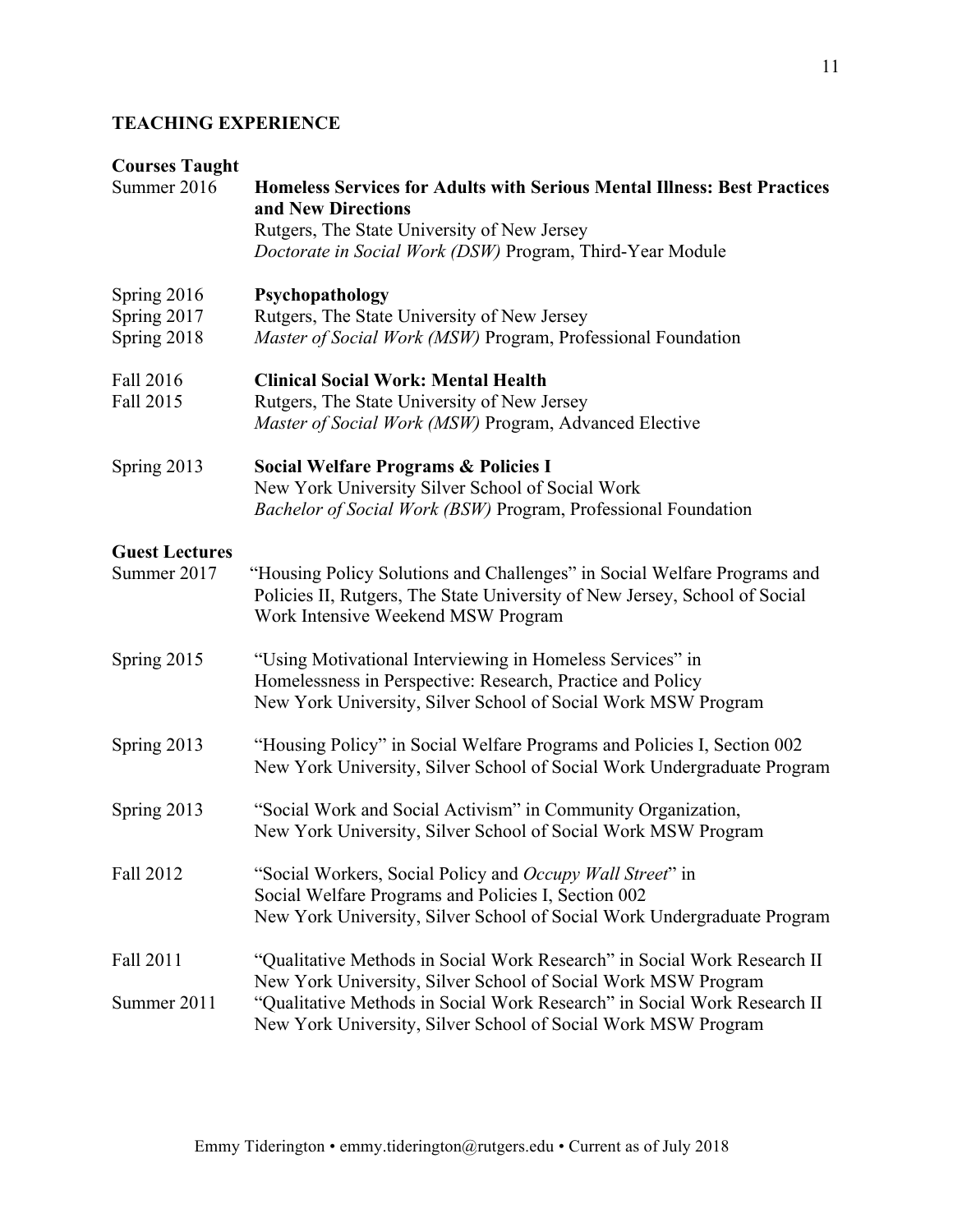#### **ACADEMIC & COMMUNITY SERVICE**

#### **Service to the Profession**

*Consulting Editor*, Social Work Research (Appointment Term 2016 – 2019)

*Ad hoc Reviewer* Journal of Public Health Policy Psychiatric Services Social Inclusion Journal of Substance Abuse Treatment Journal of the Society for Social Work and Research Qualitative Health Research Journal of Women and Social Work Addiction Science and Clinical Practice Journal of Social Distress and the Homeless Advances in Dual Diagnosis Qualitative Social Work Substance Abuse Treatment, Prevention, and Policy American Journal of Psychiatric Rehabilitation Administration and Policy in Mental Health and Mental Health Services Research

*Moderator, "*The intersection of behavioral health and unstable housing" Paper Session *Society for Social Work and Research Annual Conference 2017*, New Orleans, LA.

#### **National, State, & Local Service**

*Subject Matter Expert/Consultant*, U.S. Department of Health and Human Services, Substance Abuse and Mental Health Services Administration (SAMHSA) Homeless and Housing Resource Network

*Subject Matter Expert*, U.S. Department of Veterans Affairs, National Center on Homelessness Among Veterans Speakers Bureau

*Housing Policy Advisor (Pro-Bono)*

Jersey City, New Jersey Mayor Steven Fulop Jersey City, New Jersey City Councilperson James Solomon 2017 New Jersey Gubernatorial Candidate Seth Kaper-Dale 2017 Jersey City, New Jersey Mayoral Candidate Bill Matsikoudis

*Faculty Liaison*, National Homelessness Social Work Initiative, National Center for Excellence in Homeless Services

*Member, Board of Trustees,* Triple C Housing, Inc., New Jersey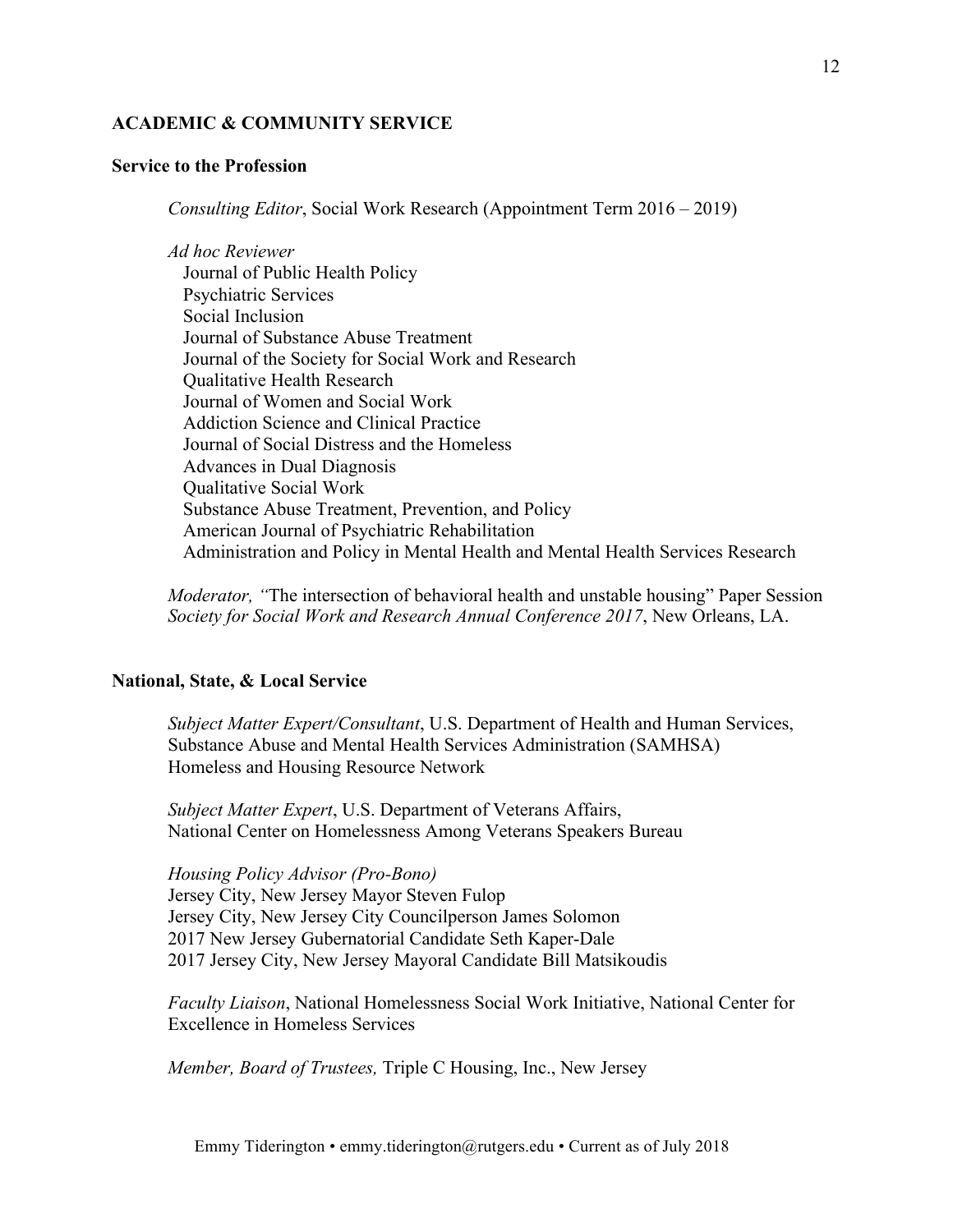### **Academic Service & Involvement**

*Inaugural Cohort Member,* Rutgers Office of Research and Economic Development, Preparation for Research Excellence Program (PREP) 2015-2016

*Member,* Rutgers School of Social Work, MSW Student Orientation Committee 2016

*Member*, Rutgers Connection Network Mentoring Program 2015-2016

*Student Representative*, NYU Silver School of Social Work, PhD Program Committee

*Officer,* NYU Silver School of Social Work, Doctoral Student Association

*Member*, NYU Mental Health Services Research Col{lab}orative

*Organizer*, NYU Graduate Student Organizing Committee, United Auto Workers

*Founder/President*, University of Michigan Student Group, *Students in Action for Ann Arbor in Need*

#### **Activism & Community Service**

*Democratic Committeeperson,* Jersey City Ward E District 13 (Elected Term 2017-2019)

*Vice President – Membership,* Harsimus Cove Neighborhood Association of Jersey City (2017-current)

*Activist*, National Women's Liberation, *Tummino et al. v. Hamburg* case

*Activist/Volunteer*, Occupy Wall Street, Medic Team - Support Working Group

*Disaster Mental Health Responder/Relief Worker*, NYC Medical Reserve Corps, Red Hook Initiative; Occupy Sandy YANA Rockaways Clinic; Park Slope Armory

*Shelter Volunteer*, University of Michigan Homeless Outreach Program

## **CLINICAL EXPERIENCE**

### *Clinical Coordinator*2007-2009

### **Center for Urban Community Services (CUCS)**  New York, New York

• Served as Clinical Coordinator at the Prince George Hotel, the second largest supportive housing site in the nation (416 tenants).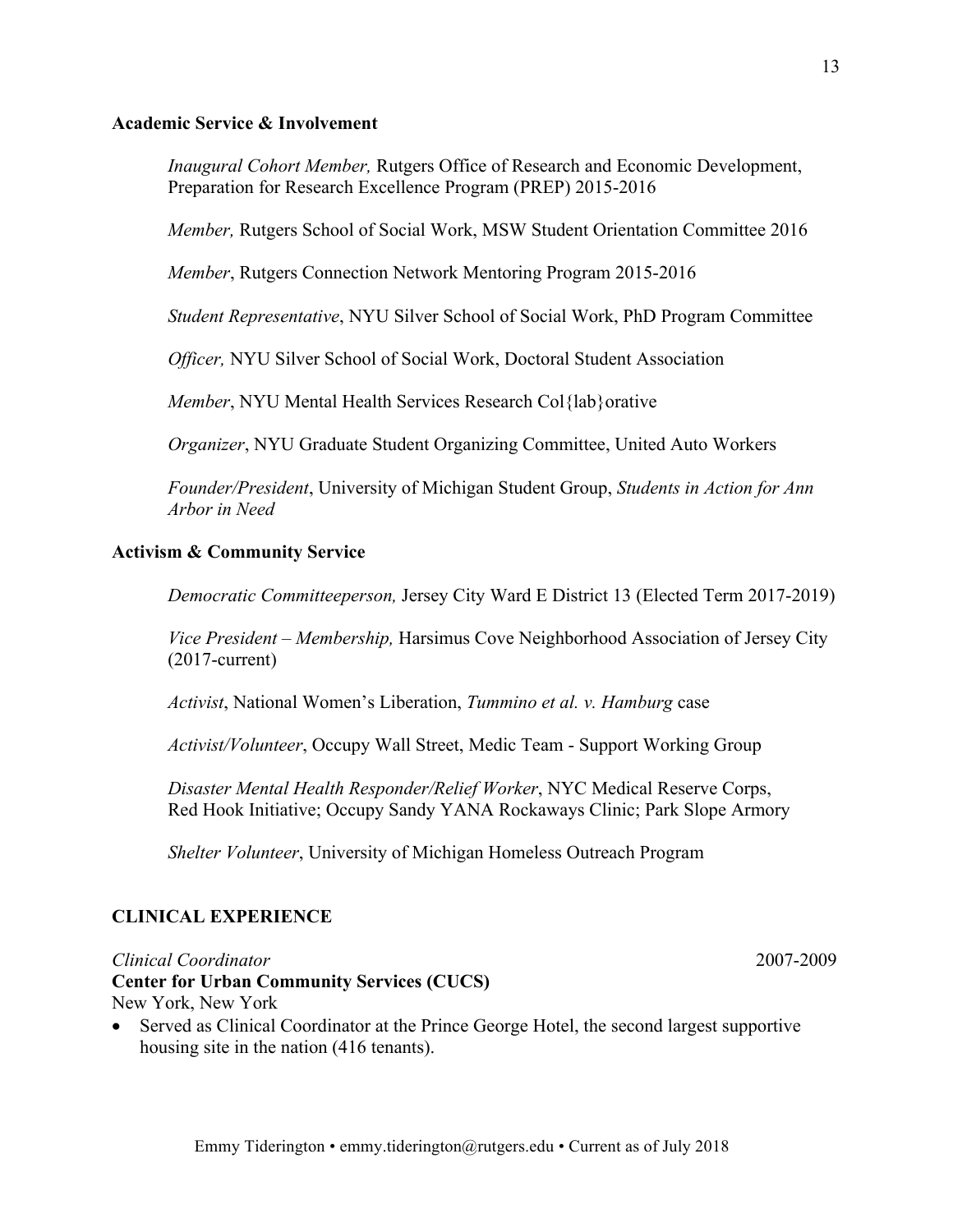Emmy Tiderington • emmy.tiderington@rutgers.edu • Current as of July 2018

- Supervised a team of case managers and MSW-level staff providing onsite outcome-driven clinical services for 137 low-income individuals, most of whom were formerly homeless, living with serious mental illness, and/or living with HIV/AIDS.
- Actively embedded evidence-based practices into clinical services by providing staff training and supervision in Motivational Interviewing counseling techniques, coordinating with onsite Supported Employment Program staff, and leading a 40-week Wellness Self-Management class.

# *Senior Primary Therapist*2004-2007

# **Jersey City Medical Center**

Hudson County Integrated Case Management Services (ICMS) Jersey City, New Jersey

- Functioned as a Senior Primary Therapist within a collaborative team providing intensive clinical case management services in the community for seriously mentally ill adults discharged from state/county hospitals.
- Provided linkage to services, advocacy, risk assessment and psychiatric crisis intervention.

# *Second-year MSW Policy Intern*2003-2004

# **Ozone House Homeless Youth Shelter/Crisis Center**

Ann Arbor, Michigan

• Provided crisis counseling and referrals via a crisis hotline for individuals experiencing psychiatric and housing emergencies. Developed a manual and other materials for minor parents navigating the State of Michigan entitlement system.

## *First-year MSW Clinical Intern* 2002-2003

# **State of Michigan Center for Forensic Psychiatry**

Ann Arbor, Michigan

- Provided individual psychotherapy and case management for a caseload of male patients held on the Long Term Care unit under commitment orders (NGRI status - "not guilty by reason of insanity")
- Facilitated two clinical groups: Dual Diagnosis and Symptom Management.

## *Activity Coordinator*2002

# **SOS Community Services**

Ypsilanti, Michigan

• Coordinated daily programming and provided activity-based therapeutic interventions for homeless youth, aged 6-11.

# *Residential Support Staff* 2000

# **Helpsource Residential Services**

Ann Arbor, Michigan

• Functioned as residential support staff providing house supervision, crisis intervention, and skill-building activities for state-ward adolescent females.

# *Direct Care Staff; Lead Staff* 2001, 1999 **Family and Children Services**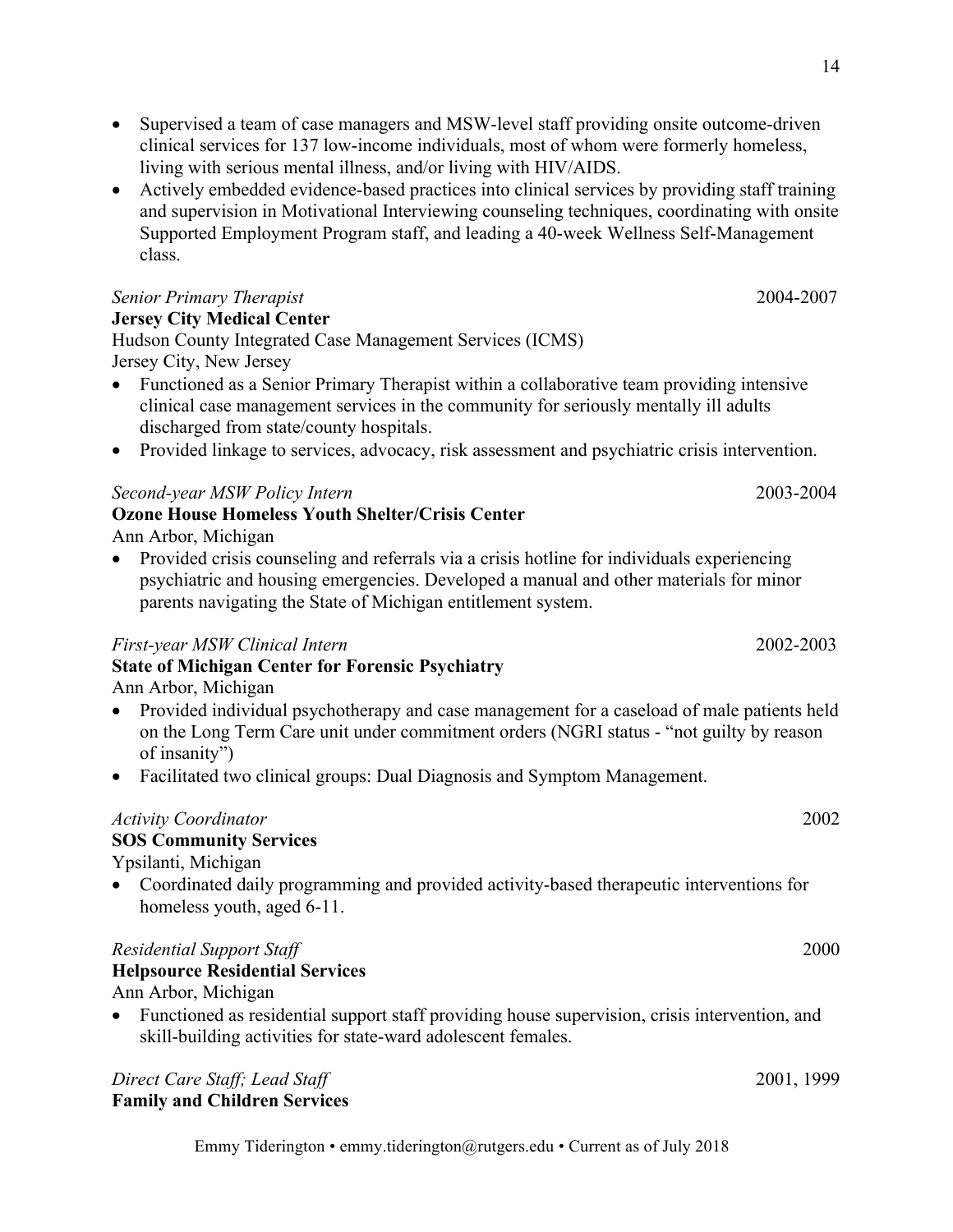Kalamazoo, Michigan

• Led a team of respite staff and provided crisis intervention, conflict management, and recreational activities for 'Emotionally Impaired' youth, aged 5-11 within a therapeutic summer program.

# **INTERNATIONAL EXPERIENCE**

**New York University** Global Summer Seminar: Community Health Summer 2010 University of Cape Town, South Africa

• Examined the impact of political change and burden of disease on community health while attending lectures and seminars at the University of Cape Town and field visits in the townships of Cape Town and rural Kwazulu-natal.

# **Council of International Fellowship (CIF)** Summer 2004

Social Work Professional International Exchange Program, Turkey

• Functioned as one of four members of an international team of professional social workers touring Turkish social services agencies during a month-long exchange program. Presented recommendations to the Turkish National Association of Social Workers, the Ankara Bar Association, and various other agencies.

# **ADDITIONAL SUBSTANTIVE & METHODOLOGICAL TRAINING**

| 2018, January 31     | <b>U.S. Department of Veterans Affairs</b><br>Health Services Research & Development (HSR&D)<br>Health Economics Course: <i>Estimating Cost of an Intervention</i>             |
|----------------------|--------------------------------------------------------------------------------------------------------------------------------------------------------------------------------|
| 2017, March 15-17    | The Urban Institute<br><b>Society for Social Work and Research</b><br>Social Work Research to Policy Workshop                                                                  |
| 2017, February-April | <b>U.S. Department of Veterans Affairs</b><br>Health Services Research & Development (HSR&D)<br>Health Economics Course: <i>Econometrics with Observational Data</i>           |
| 2016, June 6         | <b>Johns Hopkins University</b><br>Summer Institute in Mental Health Research<br>Estimating the Effects of Mental Health Interventions in Non-<br><b>Experimental Settings</b> |
| 2015, June 16-17     | ResearchTalk, Inc.<br>Qualitative Spring Seminar<br>Michael Quinn Patton, Ph.D.                                                                                                |
| 2015, June 12-13     | <b>Johns Hopkins University</b><br>Summer Institute in Mental Health Research                                                                                                  |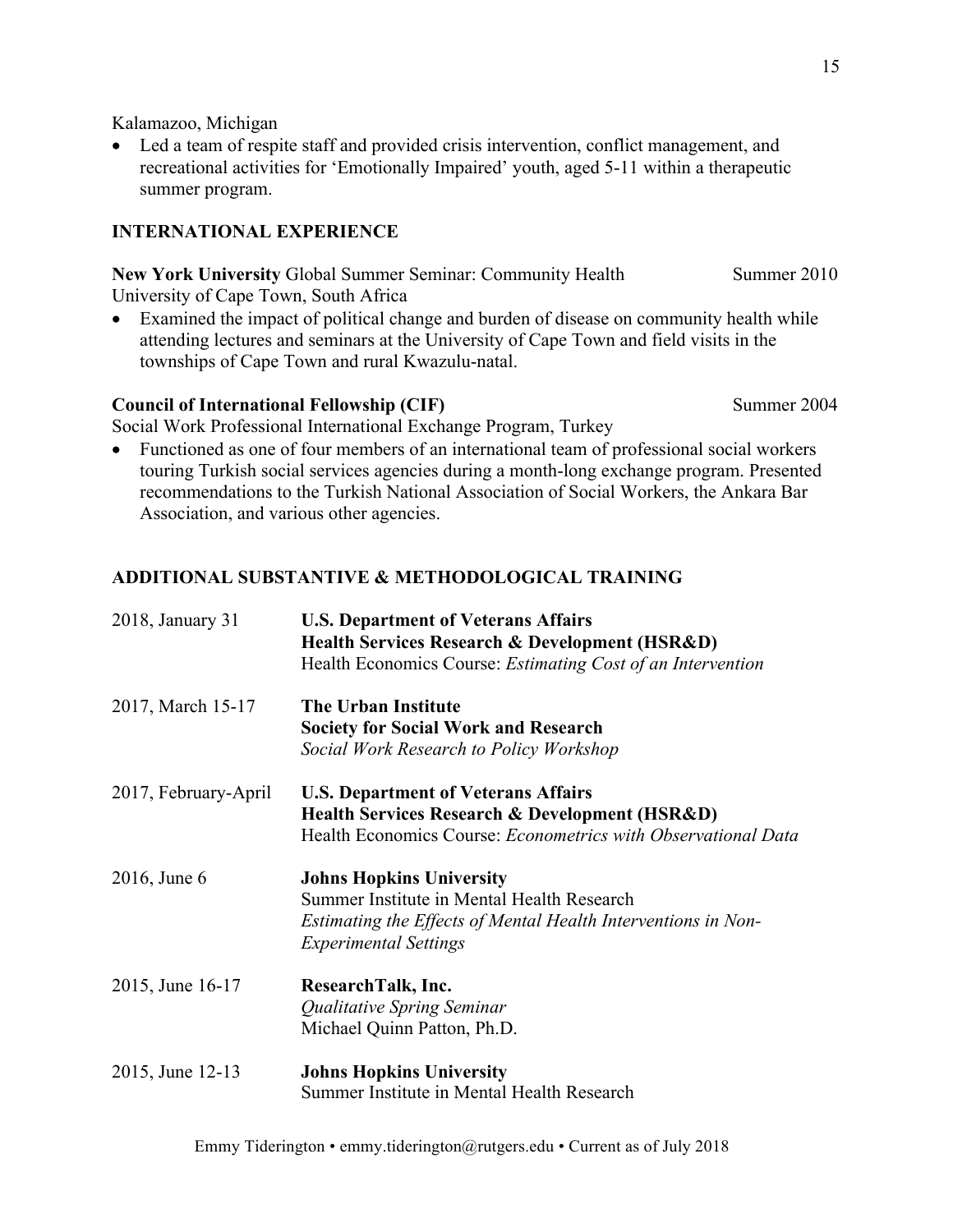|                     | Mixed Methods for Research in Public Health<br>John W. Creswell, Ph.D.                                                                                                                                                                                                                |
|---------------------|---------------------------------------------------------------------------------------------------------------------------------------------------------------------------------------------------------------------------------------------------------------------------------------|
| 2015, April-May     | <b>New York University</b><br><b>McSilver Institute for Poverty Policy and Research</b><br>Advanced Certificate in Integrated Primary & Behavioral Health<br>Affordable Care Act: Promoting Systems & Organized Accountability                                                        |
| 2015, January-May   | <b>New York University</b><br><b>Advanced Structural Equation Modeling, Spring 2015</b><br>James Jaccard, Ph.D.                                                                                                                                                                       |
| 2014, October 23-24 | <b>Qualitative Research Software International</b><br><b>NVivo Training Workshop</b>                                                                                                                                                                                                  |
| 2014, July 30       | <b>Bazelon Center for Mental Health Law</b><br>Olmstead Integration - Utilizing Core Services                                                                                                                                                                                         |
| 2014, June 4        | <b>Clinical Technical Assistance Center (CTAC)</b><br>Delivery Service Reform Incentive Payment (DSRIP): A Meaningful<br>Role for Clinics as the Service Delivery World Changes                                                                                                       |
| 2014, April 23-25   | <b>National Institute of Mental Health</b><br>New Investigator Workshop<br>22 <sup>nd</sup> NIMH Conference on Mental Health Services Research                                                                                                                                        |
| 2014, March 19      | <b>University of Pennsylvania</b><br><b>Department of Medical Ethics and Health Policy</b><br>Dangerousness & Involuntary Treatment: An Applied Ethics Workshop                                                                                                                       |
| 2014, March 10      | <b>New York University</b><br><b>Silver School of Social Work</b><br>The Affordable Care Act and the Future of Behavioral Health<br>Sherry Glied, Ph.D. U.S. Department of Health and Human Services                                                                                  |
| 2014, January 23    | <b>Coalition of Behavioral Health Agencies, Inc.</b><br>The Association of the Bar of the City of New York<br>Rising to the Challenge: Parity, Managed Care, HARP, Health Homes,<br><b>FIDA</b>                                                                                       |
| 2013, December 12   | <b>US Department of Veterans Affairs</b><br><b>QUERI Health Services Research &amp; Development</b><br>Mixed Methods Methodology: Incorporating Stakeholder Engagement<br>into VA Research: What We Can Learn from the Patient-Centered<br><b>Outcomes Research Institute (PCORI)</b> |